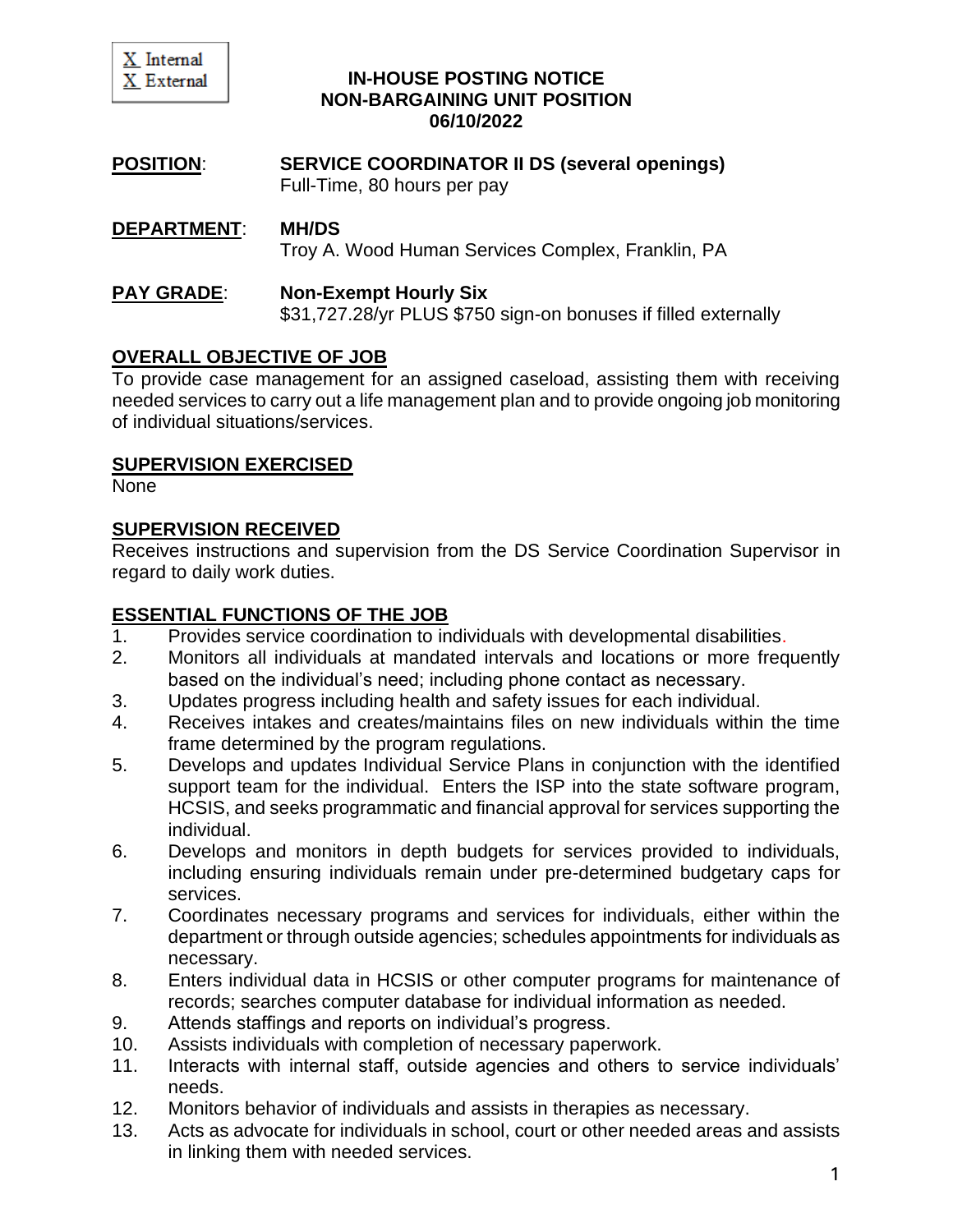- 14. Maintains a minimum of 24 hours of training annually.
- 15. Completes requests and referrals for evaluations and individual's progress as required.
- 16. Works with individuals in need of intervention.
- 17. Analyzes and improves procedures and incorporates needed changes into more effective programs.
- 18. Operates computer and other office equipment as necessary to carry out essential job duties.
- 19. Travels daily as required to perform essential duties of job, i.e., to homes, hospitals, and agencies.

### **REQUIRED KNOWLEDGE, SKILLS AND ABILITIES**

- 1. Must be able to speak and understand the English language in an understandable manner in order to carry out essential job duties.
- 2. Must possess effective communication and interpersonal skills.
- 3. Must possess initiative and problem-solving skills.
- 4. Must possess ability to function independently, have flexibility and the ability to work effectively with individuals, co-workers and others.
- 5. Must possess ability to maintain confidentiality in regard to individuals' information and records.
- 6. Must possess the ability to make independent decisions when circumstances warrant such action.
- 7. Must possess the technical knowledge of operating personal computers and other office equipment.
- 8. Must possess a valid Pennsylvania Driver's License and daily access to reliable transportation. Travel will be throughout the county to complete assessments, monitor conditions, and provide interventions in individuals' homes within the county.
- 9. Must understand and comply with all mandatory reporting requirements of Adult Protective Services, Older Adults, and CYS.
- 10. Must possess of the principles and practices used in social service work, and the ability to apply those principles and practices within the scope of the position.
- 11. Must possess knowledge of social, economic and health problems and resources and be able to interact effectively with said resources on the individual's behalf.
- 12. Must possess the ability to conduct thorough, complete assessments using prescribed instruments and to determine the most appropriate, least restrictive level of care needed.
- 13. Must possess ability to plan and organize work and prepare adequate records and reports.
- 14. Must possess ability to practice organizational and stress management skills and to practice use of good judgment.
- 15. Must possess the ability to deliver and evaluate appropriate services to individuals and to monitor the effectiveness of such services.
- 16. Must possess some technical knowledge of operating personal computers and related software, or ability to learn and operate with reasonable accuracy and speed.
- 17. Must possess ability to interpret regulations, policies and procedures, and apply them accordingly.
- 18. Must possess the ability to work with persons who have physical, mental, or emotional disabilities, who are economically disadvantage and may be involved in the court system and advocate on their behalf.